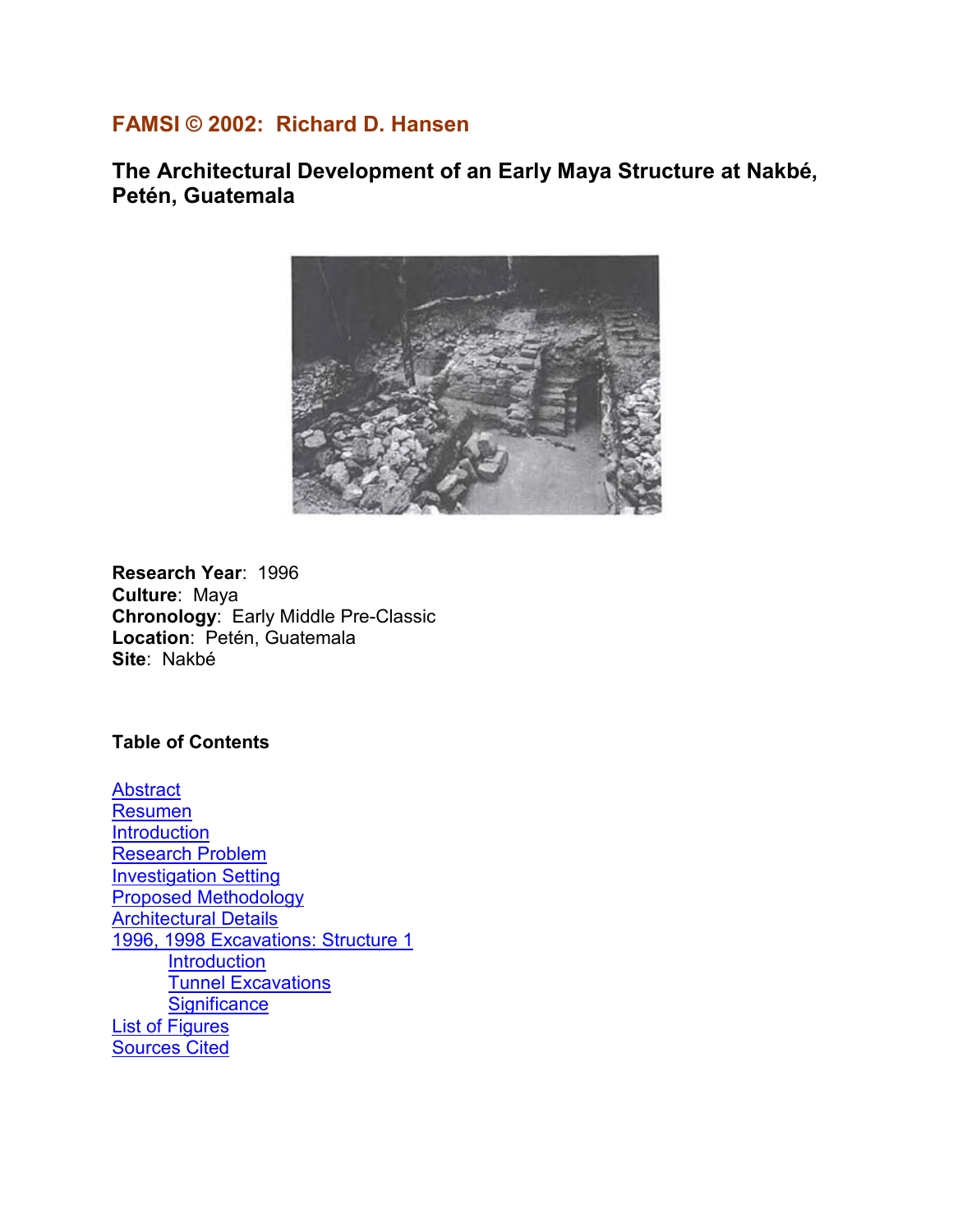### <span id="page-1-0"></span>**Abstract**

Excavations conducted on Structure 1 at the early Maya site of Nakbé have provided valuable new information related to the nature and form of the architectural evolution of a construction which ultimately became the dominant building at the site. Structure 1, which towers 48 meters above the forest floor, revealed architectural sequences that are consistent with data from other areas of the site. Excavations suggest that prominent architectural art (masks and panels) and the triadic architecture form, which are characteristic features of Late Preclassic structures in the northern Petén, are not found prior to the Late Preclassic period (ca. 300 B.C.). This suggests that architectural sculpture and triadic structures were quickly standardized by an emerging elite, probably as theological propaganda. At least nine Middle and Late Preclassic stucco floors extended under the last stairway of Structure 1, indicating that earlier structures were likely to be found buried within the building. Subsequent excavations proved this to be the case. In addition, evidence of a peculiar activity of ancient excavations into the early structures during the early Late Preclassic period (ca. 300 B.C.) suggests the possibility of an intrusive burial or tomb. The data have allowed testing of a developmental model of architectural evolution by examining detailed construction sequences, architectural forms, and antecedent architectural art on an early Maya monumental structure.

#### **Resumen**

Las excavaciones realizadas en la Estructura 1 del antiguo sitio maya de Nakbé, han aportado información nueva y valiosa sobre la naturaleza y la forma de la evolución arquitectónica de una construcción que en última instancia resultó ser el edificio dominante de ese sitio. La Estructura 1, que se eleva 48 metros por sobre el suelo del bosque, puso al descubierto secuencias arquitectónicas que se condicen con los datos de otras áreas del sitio. Las excavaciones sugieren que el arte arquitectónico prominente (mascarones y paneles), y la forma triádica de la arquitectura, que son rasgos característicos de las estructuras del Preclásico Tardío en el norte del Petén, no se encuentran antes del período Preclásico Tardío (ca. 300 a.C.). Esto sugiere que las esculturas arquitectónicas y las estructuras triádicas pasaron a ser un patrón común a través de la élite emergente, probablemente como propaganda teológica. Al menos nueve pisos de estuco del Preclásico Medio y Tardío se extendían por debajo de la última escalera de la Estructura 1, indicando que las estructuras más tempranas solían aparecer enterradas dentro del edificio. Las excavaciones subsiguientes demostraron que éste era el caso. Además, las evidencias de una actividad peculiar de antiguas excavaciones realizadas en las primeras estructuras a principios del período Preclásico Tardío (ca. 300 a.C.), sugieren la posibilidad de un entierro o una tumba intrusivos. Los datos han permitido poner a prueba un modelo de desarrollo de la evolución arquitectónica a través del examen detallado de las secuencias de construcción, las formas arquitectónicas, y los antecedentes de arte arquitectónico en una temprana estructura monumental maya.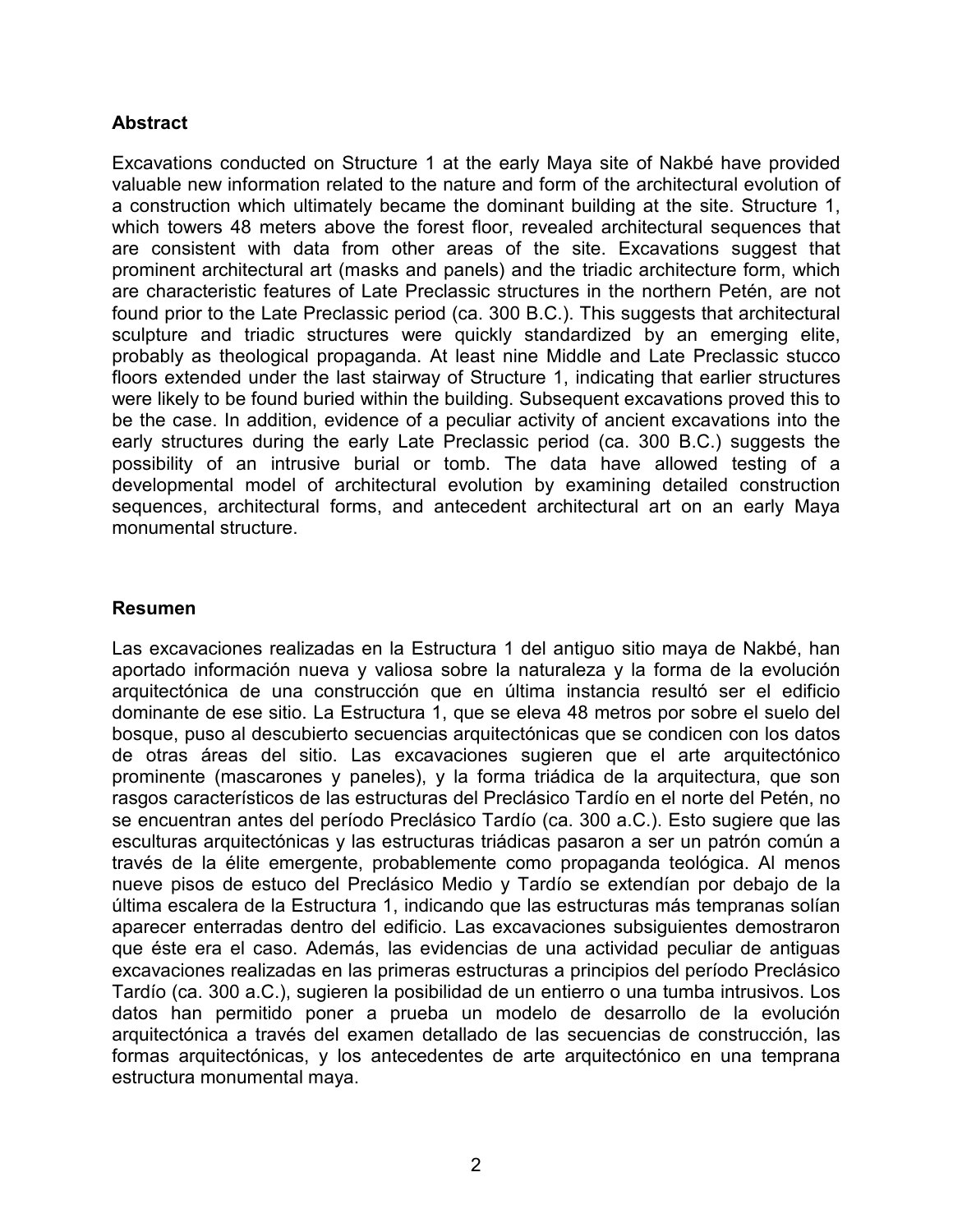<span id="page-2-0"></span>Submitted 12/01/1998 by: Richard D. Hansen rhansen@pmt.org

#### **Introduction**

The circumscribed basin found in northern Guatemala, known as the Mirador Basin, is a region of archaeological sites of unusual size and architectural complexity. Archaeological excavations have demonstrated that many of the major sites in the Mirador Basin date to the Preclassic periods. However, the architectural sequences of the monumental architecture in the Mirador Basin have been difficult to understand because of the volume and scale of the ancient buildings. The largest structures in the Basin date to the Late Preclassic period (350 B.C.-A.D. 150), and are constructed in the "triadic architectural form," a large platform with three summit structures. The consistency of this architectural form is evident at the sites of El Mirador, Nakbé, Tintal and Wakná (Hansen, 1984; 1990; 1992a). Excavations at Nakbé indicate that the architecture dating to the earlier Middle Preclassic period (1000-350 B.C.), which has been located throughout the site, does not appear to have been built in the triadic form, nor does it have evidence of monumental architectural art. The lack of these features in earlier architecture at Nakbé suggests that the appearance of monumental constructions in terms of size and scale of the buildings, the appearance of architectural art, and the triadic architectural form were relatively sudden innovations. The developmental sequence as to when these features appeared, and the economic, political, and environmental conditions that accompanied these innovations could be detected archaeologically, providing that the site had sufficient antiquity. Such an emphasis would allow an opportunity to observe the organizational dynamics of the origins of Maya civilization from both diachronic (through time) and synchronic (within a point in time) perspectives. A proposal was submitted to the Foundation for the Advancement of Mesoamerican Studies, Inc. (FAMSI) for the purpose of excavating Structure 1 at Nakbé to determine the architectural evolution of a building that was destined to become the dominant building structure at the site. Previous excavations indicated that the visible versions of the building dated to the early Late Preclassic period, and that major architectural art in the form of stone and stucco masks and panels decorated the facade of the building (Hansen, 1992a). The presence of a strong Middle Preclassic occupation at the site suggested that excavations inside Structure 1 could provide data related to the developmental sequence of the building from these earlier periods.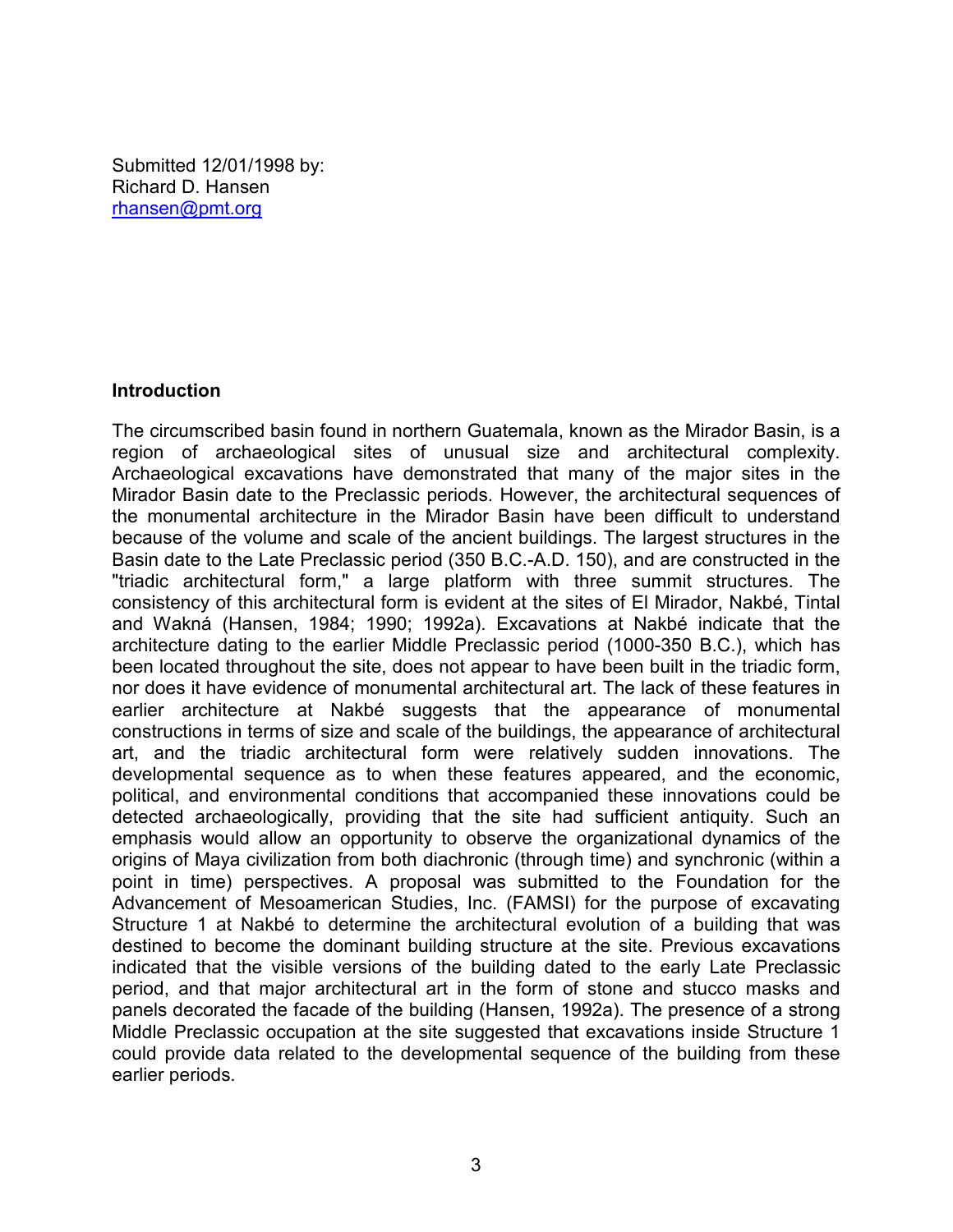<span id="page-3-0"></span>Excavations conducted during the 1990, 1991, 1996 and 1998 field seasons on Structure 1 and the subsequent laboratory analyses have provided important data relevant to the architectural sequences of monumental Preclassic architecture. Broad horizontal excavations at the base of the building and the placement of major tunnels in several axes of the building revealed that two latter architectural constructions of the facade were subject to impressive displays of architectural art, with monumental masks and panels flanking a broad stucco and stone staircase. The earlier construction of the facade was modified at least once as well. While two phases were evident for the construction of the present, visible form of the building, the central stairway revealed a sequence of at least five periods of staircase construction and renovation.

The large-scale architectural construction episodes on Structure 1 had buried significant earlier structures, indicating a sequence of the architectural constructions and a demonstrable pattern of architectural evolution that is consistent throughout the site.

### **Research Problem**

While sophisticated buildings are "the best index of the degree of complexity of social systems" (Sanders and Price, 1968:140; Price, 1982), the developmental sequence of Maya monumental structures and associated architectural art prior to the Late Preclassic period (300 B.C.-A.D. 150) has been less understood. Recent excavations at Nakbé, Guatemala [\(Figure 1\)](#page-4-0) have shown that an architectural development began by about 1000 to 800 B.C. (Hansen, 1998), with large and complex structures appearing by the late Middle Preclassic period (ca. 600 B.C.-400 B.C.) (Hansen, 1992a; 1992b; 1992c; Forsyth, 1993a; 1993b). However, architectural art and a specific structural form (triadic architecture) were absent on known Middle Preclassic structures in the northern Petén. A similar absence of architectural art was noted on Middle Preclassic structures at Tikal (Laporte and Fialko, 1995) and Yaxuná (Freidel, personal communication, 1995), while a shallow relief art was found on a Middle Preclassic building at Río Azul (Valdez, 1995). Yet, excavations on Late Preclassic structures at Cerros (Freidel, 1981; 1986), El Mirador (Matheny, 1986; Howell and Copeland, 1989; Hansen, 1990), Nakbé (Hansen, 1992a; 1992b; 1992c; 1998), Uaxactún (Ricketson and Ricketson, 1937; Valdés, 1987; 1990; 1992; Laporte and Valdés, 1993), and Tikal (Coe, 1965; 1990; Miller, 1986; Laporte and Valdés, 1993) have shown that architectural art and triadic structures were fully developed by about 300 B.C. and continued throughout the remainder of Maya history. What were the factors responsible for the changes in architectural decoration, form, and size? What were the socio-political and ideological implications from the introduction of sculpture and triadic architectural form? If the hypotheses are correct that (1) architecture art and specified architectural forms were probably ideological expressions as theological propaganda by an emerging elite (Hansen, 1991b; 1992a; Martinez and Hansen, 1992), and (2) these manipulations appeared relatively quickly about 300 B.C. (ibid; E. Hansen *et al.*, 1995), when and in what format were these programs introduced into ancient Maya society? In order to probe these questions and test a model for the architectural development in the north Petén, a controlled excavation of minimal impact was needed to determine the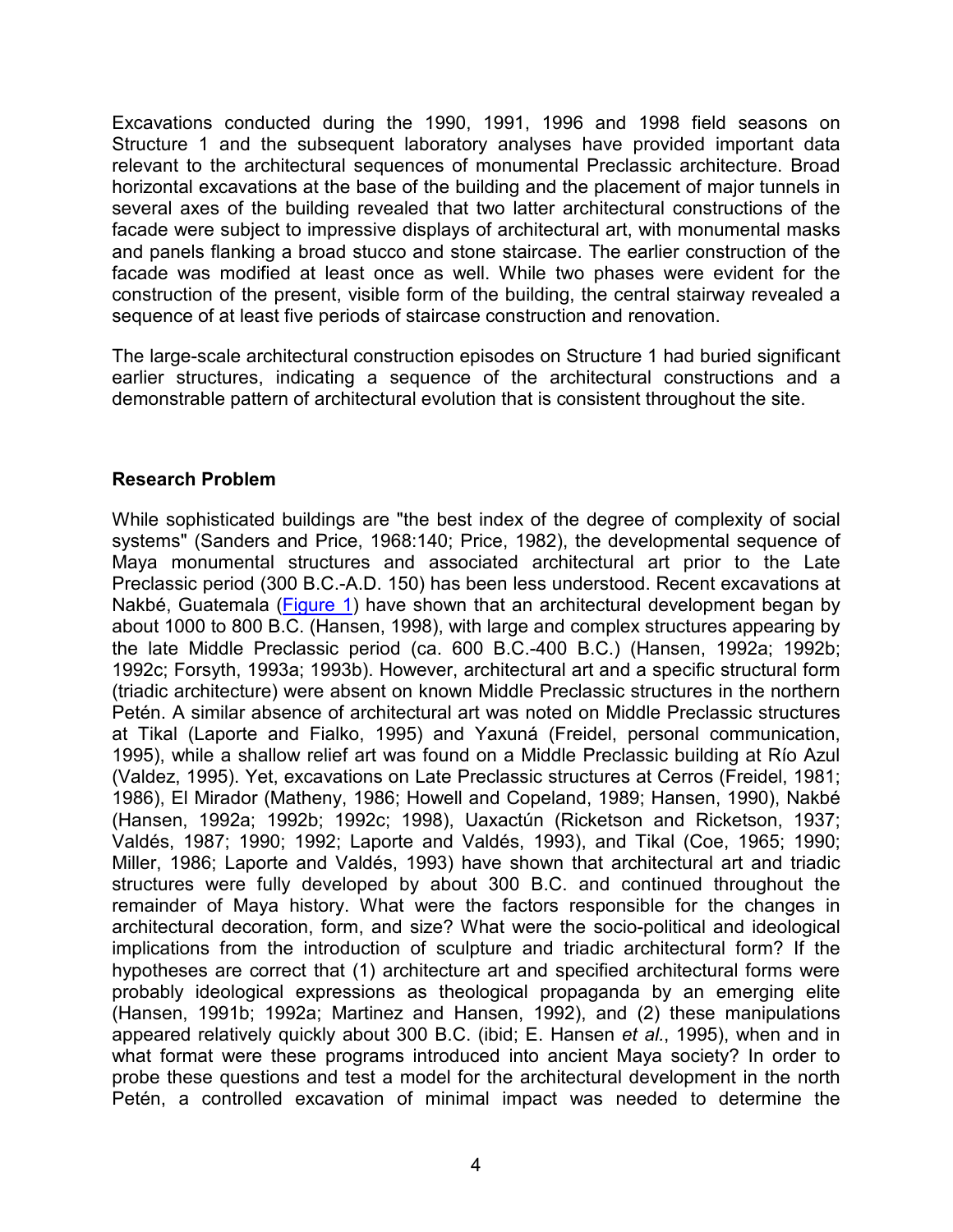<span id="page-4-0"></span>structural sequence of an early triadic building with architectural art and good probability of antecedent constructions. The opportunity to study these issues was found to exist at Nakbé, due to the antiquity of the occupation and the large-scale architectural development there.



**Figure 1. Petén, Guatemala, with some of the major sites in the area.**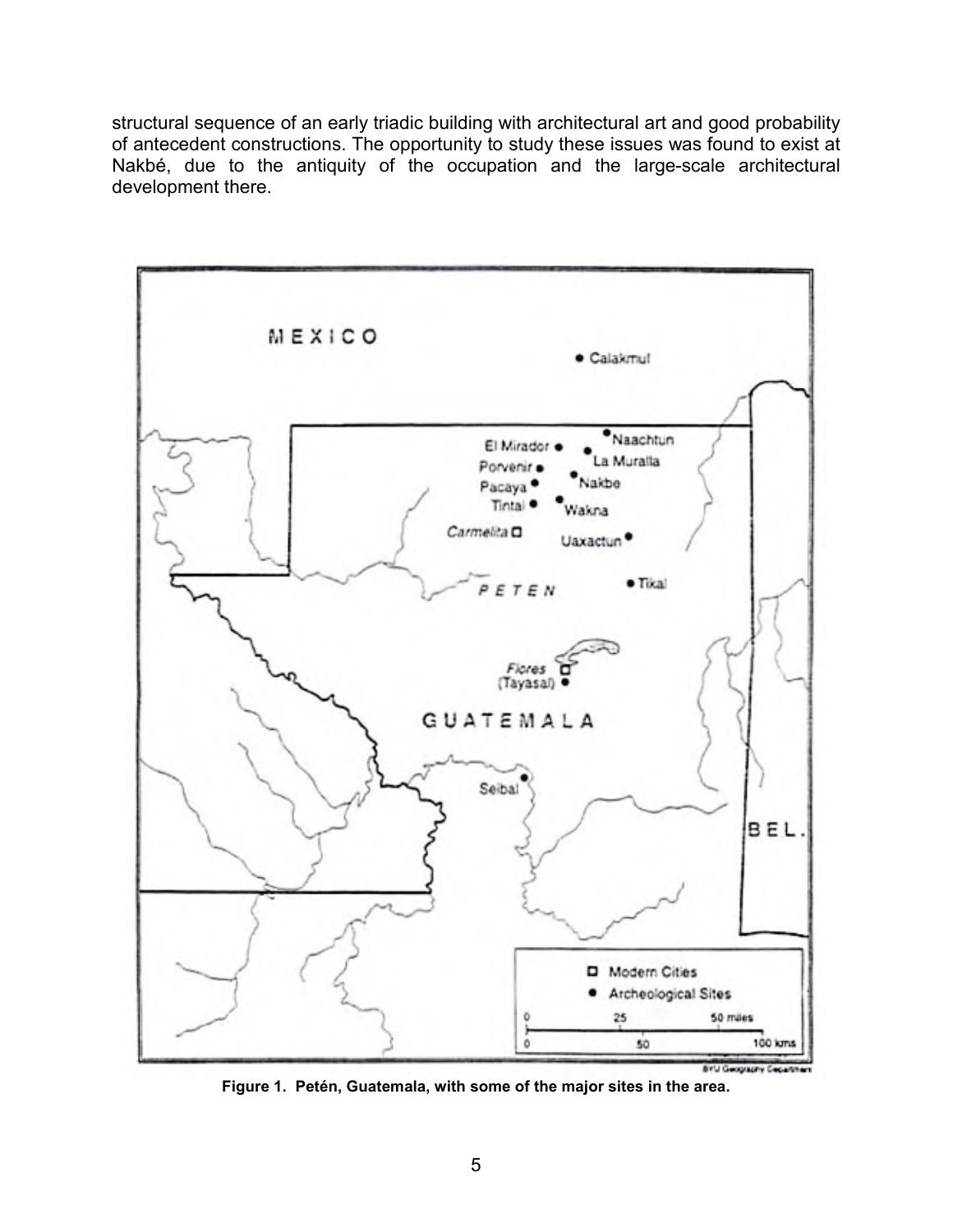<span id="page-5-0"></span>

**Figure 2. Plan of Nakbé.** 

# **Investigation Setting**

Structure 1 (Figure 2) is located in the Western Group of major architecture at Nakbé. The building was built in the triadic architectural form and rises 48 m above the forest floor. It rests on a Middle Preclassic platform about seven meters high ([Figure 3](#page-6-0), shown below) in association with other Middle and Late Preclassic buildings.<sup>1</sup> The final visible

 <sup>1</sup> Excavations of the central area of the plaza/platform (Operation 01 F) revealed at least three stucco floors near the surface, with the possibility of a later floor near the surface which had been completely eroded. Ceramics below the subsequent three floors were exclusively Middle Preclassic pottery, consisting of chamfered tecomates, Palma Daub type ceramics, and typical monochrome types.

Excavations on Structure 04 by Gustavo Martinez indicated a Middle Preclassic construction date for this small building, while excavations and extensive tunnels directed by Hansen on Structure 13, located on the east side of the platform, revealed that the entire structure was built in a single episode in the Late Preclassic period. The consistent triadic format, the associated architectural art, consisting of badly damaged masks and panels (Hansen, 1992a), and the off-set entrances in the upper rooms of the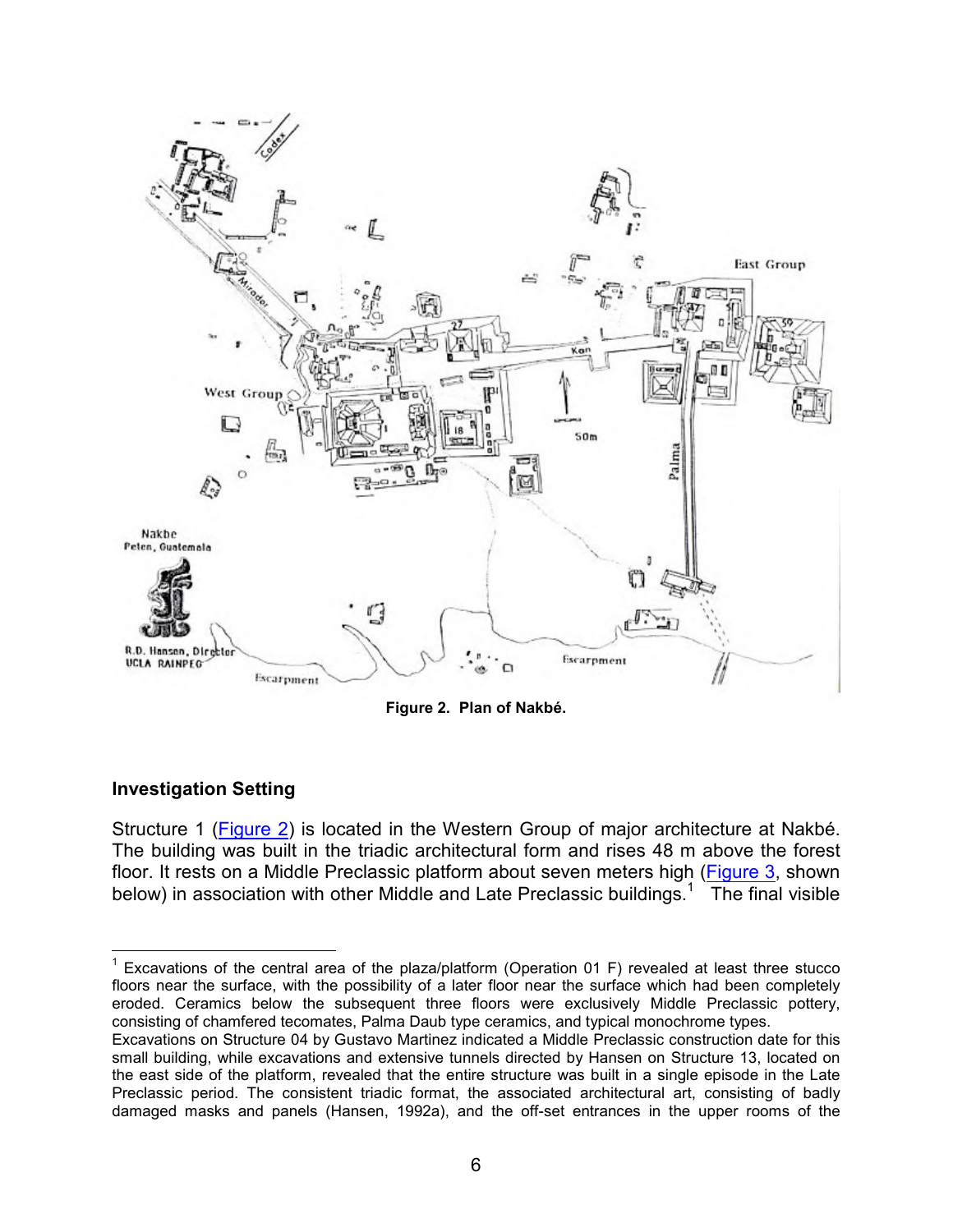<span id="page-6-0"></span>version of Structure 1 was erected during the early Late Preclassic period (ca. 300-200 B.C.).<sup>2</sup>



**Figure 3. Excavation of the Central Stairway of Structure 1. Note the successive staircases (Photo: FR Hillman).** 

 $\overline{a}$ 

building are standard architectural patterns for the Late Preclassic period. Additional structures on the

platform (Str. 10, 11, 12) have not been tested.<br><sup>2</sup> The antiquity of Structure 1 has been determined ceramically to date to the early Late Preclassic period. Ceramics from this period consist of labial flange bowls, small incurved rim, monochrome bowls, and waxy/semi-waxy red slips. The majority of the ceramics associated with the primary Late Preclassic populations at El Mirador and Nakbé consist of medial flange monochromes, pseudo-Usulután decoration, very large basin-type bowls, mushroom stands, waxy monochromes, unslipped striated jars, and other typical types of the Chicanel Ceramic Sphere. However, most of these typical types and forms from the Late Preclassic period were absent from the materials associated with the monumental masks and panels, leading me to suggest an early Late Preclassic date for the erection of the majority of the structure. The ceramics recovered directly on the floor in association with the last phase of construction indicates a slightly later Late Preclassic use. Extensive excavations at El Mirador and Nakbé have indicated the diachronic sequences and forms of Late Preclassic types and associated stratigraphy associations (e.g. Hansen and Forsyth, 1987; Hansen, 1990; Forsyth, 1989; 1993).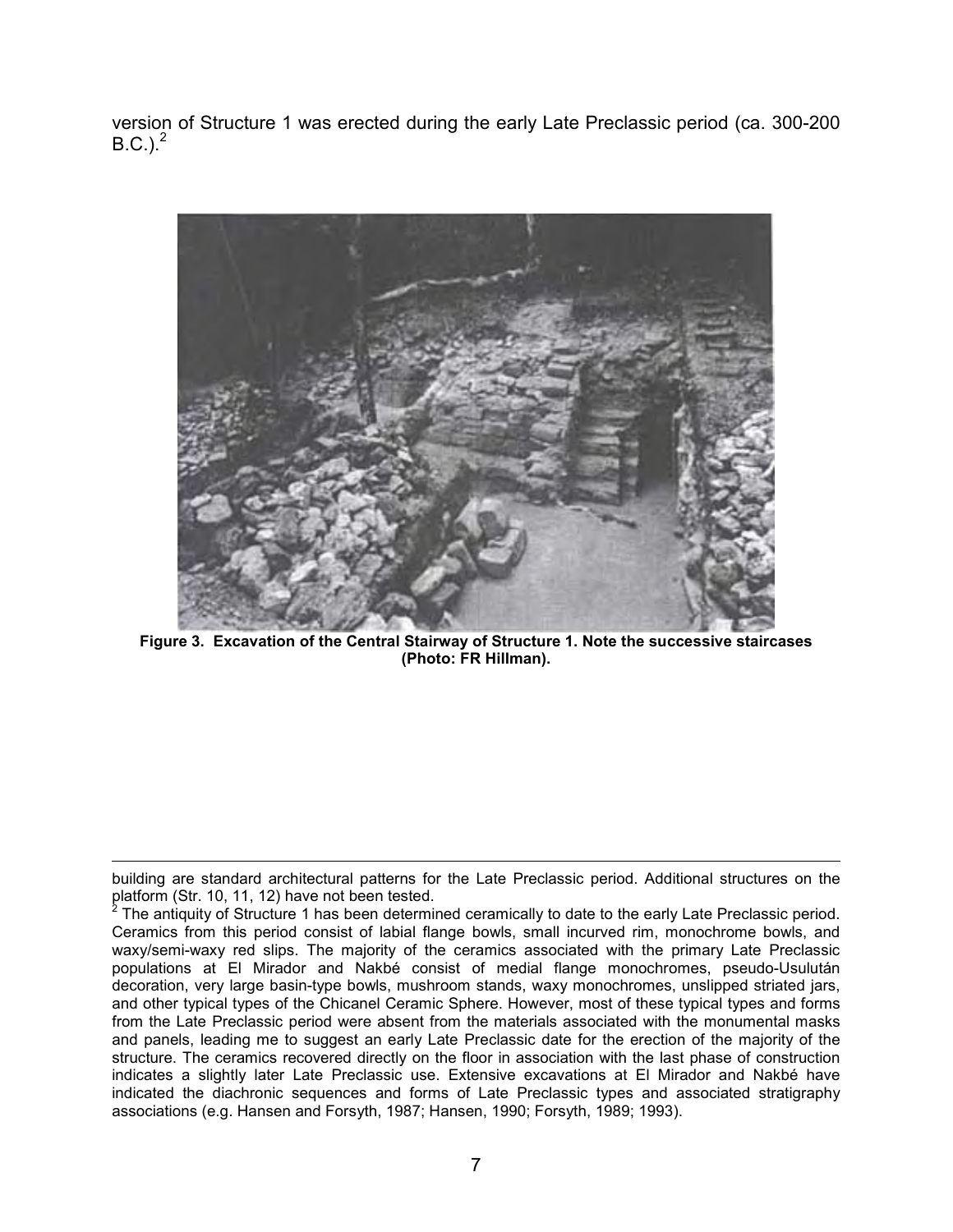<span id="page-7-0"></span>

**Figure 4. Excavated portion of the mask on Structure 1, Nakbé.** 



**Figure 5. Excavated portion of the nose and beak.** 

Seven masks and panels (or portions of them) have been excavated on the building, including a mask 11 m wide and 5 m high depicting a bird image known as the Principal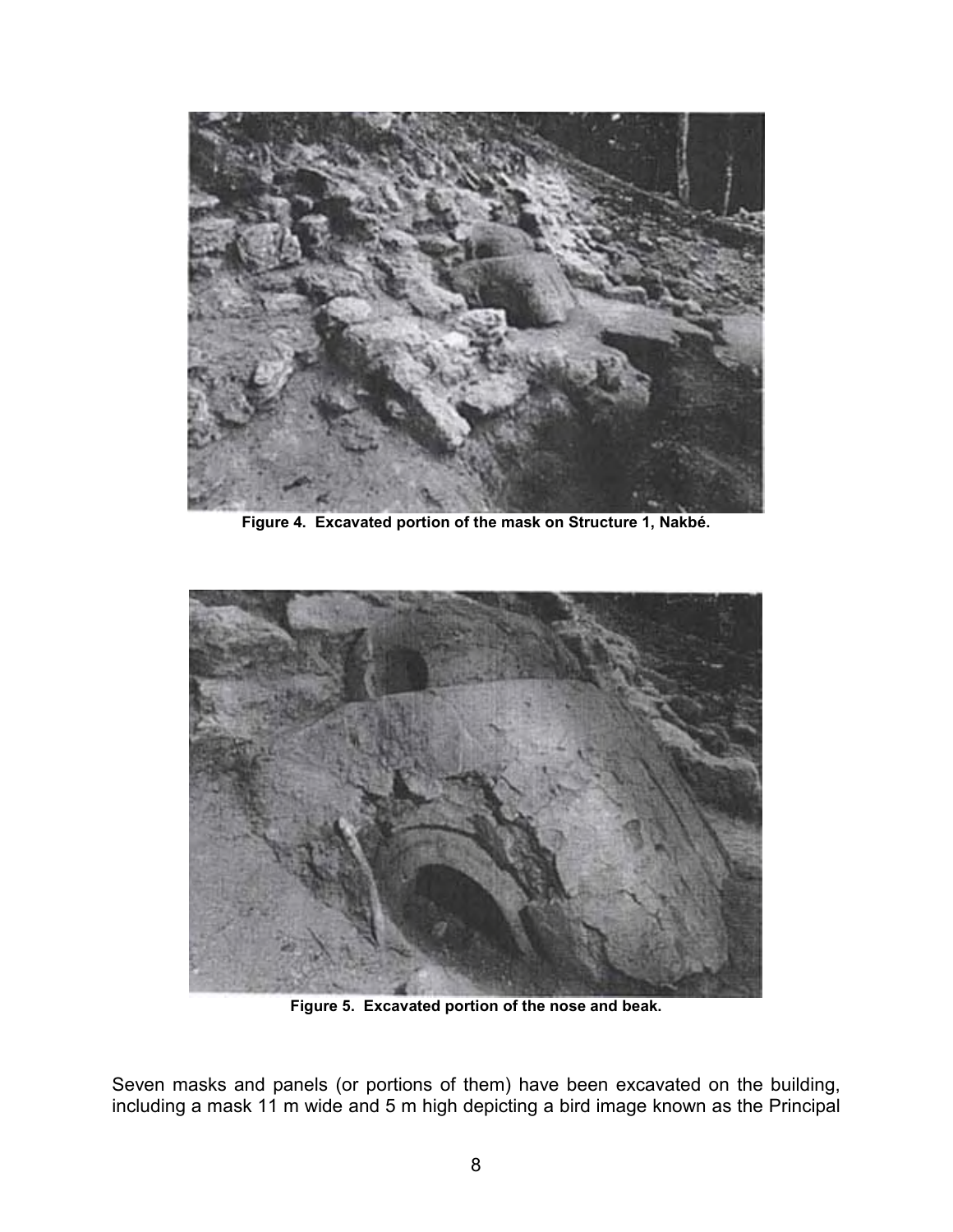<span id="page-8-0"></span>Bird Deity (Hansen, 1992a) [\(Figure 4](#page-7-0) & [Figure 5\)](#page-7-0). Detailed stucco analyses of the art by the Getty Conservation Institute (E. Hansen *et al.*, 1995; 1997) show that it was created in a single, complex effort, although some modification of the original mask and panels included the covering of an earspool on the lower portions of the panels. Excavations also show that the three buildings of the triadic pattern on the summit were built in a single effort. However, five superimposed plaster floors dating to the Middle and Late Preclassic periods were known to extend into the interior of the structure (Figure 6) suggesting the probability of earlier, well-preserved buildings inside.



**Figure 6. Drawing of stairway and interior structures, Structure 1. Drawing by R. D. Hansen.** 

Excavations in the well-stratified Middle Preclassic deposits at Nakbé have shown distinct features in the evolution of architectural construction techniques and structural form (Hansen, 1998). According to the data from Operations 47 A, 47 B, 48 A, 48 B, 49 A, 51 G, 51 H, 51 I, 51 K, 51 L, 51 M at Nakbé, the earliest forms of architecture, dating from ca. 1000-800 B.C. consisted of residential constructions consisting of low, wattleand-daub houses with hard packed clay floors, perishable constructions with packed earth with post holes carved into bedrock, and elongated low walls with roughly hewn stones. The earliest monumental architecture at Nakbé (between 700 and 500 B.C.) consisted of vertical wall platforms, approximately two to three meters high, constructed with roughly hewn stones, and covered with a thin, crude, plaster. However, during the latter portions of the Middle Preclassic period (500-350 B.C.), radical architectural changes included the construction of platforms and walls with large, finely cut blocks, the introduction of apron moldings, a "conspicuous consumption" of limestone and lime plaster, and distinctive technology in the manufacture of stucco (Hansen, ibid).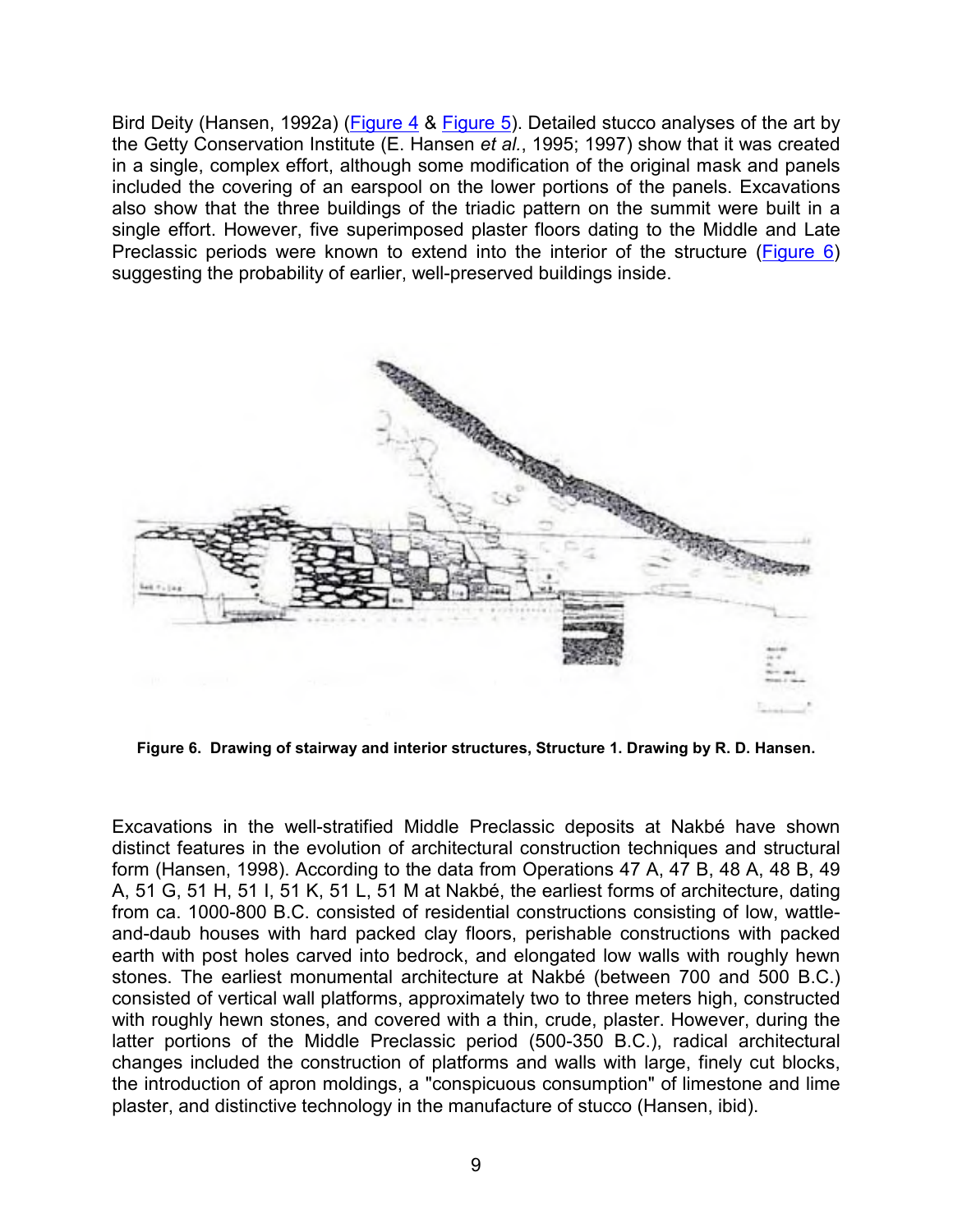<span id="page-9-0"></span>The evolutionary pattern of architectural sequences at Nakbé has been determined by numerous excavations throughout the site. However, it was believed that the largest architectural complex at the site might be able to show a continuum of the constructional sequence, provide better preservation of buried features, and verify (or discredit) the sequence of architectural development that had been observed. For this reason, excavations in the form of tunnels through Structure 1 were thought to be the most productive, efficient, and most conservative methods of determining the architectural sequences and antecedent patterns of the largest structures at the site.

# **Proposed Methodology**

As part of the architectural study at Nakbé, a research design presented to the Foundation for the Advancement of Mesoamerican Studies, Inc. (FAMSI) proposed that a tunnel be placed at the base of Structure 1 to identify the construction sequence of the building. Tunneling is the least expensive and least destructive form of investigation of the interior of major buildings (Sharer *et al.*, 1991:50), and has been successfully used at Tikal (Coe, 1965; 1990; Laporte and Fialko, 1995), Copán (Sharer *et al.*, 1989; Sharer *et al.*, 1991; Sharer *et al.*, 1992; Fash and Sharer, 1991; Fash *et al.*, 1992) and El Mirador (Hansen, 1990). Horizontal excavations of the last construction of the building and the series of tunnels to explore the architectural sequences were placed in February through April 1996 and again in February through April of 1998, under the supervision of Hansen and an experienced staff. The initial tunnel was located on the center line axis of the main, central stairway on the east facade of Structure 1, with lateral extensions to define interior and exterior features. However, parallel extensions of the tunnel into the structure are currently underway, and has allowed identification of the architectural features of some of the earliest monumental structures at the site. Total Station mapping technology was employed inside the tunnels by the mapping firm employed by the project (Equinox, Inc.) to precisely locate and record vertical and horizontal interior features of the structure.

Lot divisions were established according to geographical location, chronology, and, if within a consistent chronological period, according to "cell wall" constructions.

# **Architectural Details**

To date, twelve excavation operations (Operations 01 A-L) have been conducted on Structure 1 at Nakbé, forming an important body of data relevant to the construction and form of this early structure. These investigations were placed on both the upper platform of the building, the northern and southern corners, as well as the basal portion of the east facade.

The excavations of the upper platform indicated that the upper structures of the triad were constructed in a single effort. However, the central structure did have two staircases, constructed in the Late Preclassic period, with a poorly preserved stairway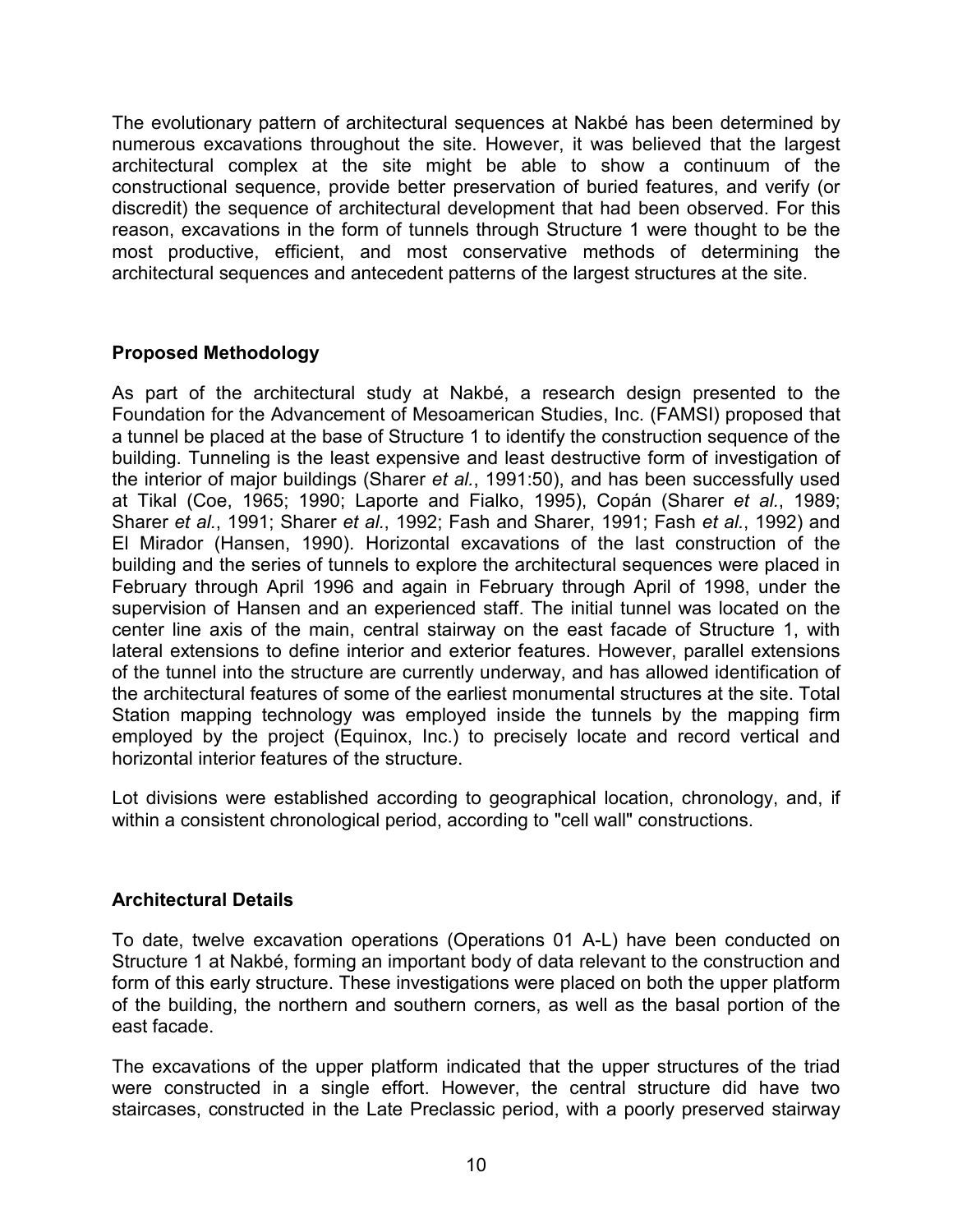added over a well-preserved, main staircase of the building [\(Figure 3](#page-6-0)). A tunnel placed by looters in 1990 through the central axis of the central building of the upper approximately eight meters below the summit located no burials or tombs. In addition, no burials were located in the north summit structure of Structure 1 which had also been tunneled by looters, and excavated, recorded and backfilled in 1990. The lack of tombs or burials in the summit triadic structures of large Preclassic buildings replicates a pattern previously observed at El Mirador and other triadic structures at Nakbé.<sup>3</sup> Excavations of the facades of the summit buildings at Nakbé, however, revealed the remains of five Preclassic masks and panels in poor condition. $4$  Four of these masks and panels were on the eastern facade of the Central summit structure, while an additional panel was located on the North building. The construction of the masks and panels of the summit structures corresponds with the earliest floor of the upper platform, and no additional, interior facades were evident. The placement of illicit tunnel excavations in the Central and North structures of the triadic arrangement on the upper platform in 1990 and 1991 also revealed no interior buildings. This serves to indicate that the panels served both stairway construction phases and the three floors of the upper platform. It can be deduced from this that the construction of the summit buildings was primarily a single, monumental effort, and not a cumulative modification.

Three superimposed lime plaster floors were located on the summit platform, with the upper, badly damaged floor measuring 5 to 8 cm thick, while the second floor was extremely hard and in good preservation. This floor was placed on a layer of *sascab* (limestone marl) mixed with numerous chunks of polychrome stucco fragments. At a depth of 24 cm below the upper floor, a third, hard stucco floor was located which is directly associated with the panels portrayed the architectural art on the summit of the building. This thin, hard floor was placed directly on the rubble fill of the structure, and no earlier phases of construction were detected. Excavations into the fill ceased at 2.35 meters below the third, hard floor, and lateral extensions of the excavations into the fill of the platform extended across the base of the central stairway of the building. No detectable anomalies such as the foundation caches under the stairway of Preclassic structures in Alta Verapaz (Sharer and Sedat, 1987: Plate 3:34), or burials at the base of the central structure of the triad such as on the Late Classic structure of Caaná at Caracol were located.

Excavations at the base of Structure 1 in 1991, 1992, and 1998 revealed that large masks and panels in good condition had been deliberately buried by subsequent masks and panels of the facade of the final construction phase of the building. It was during the early Late Preclassic period that architecture art appeared, forming deity portraits that flanked the central stairway of structures. These last masks and panels were in

 3 Extensive excavations of the triadic structures of Monos, Danta, and Tigre pyramids at El Mirador, as well as Structures 13, 27 and 59 at Nakbé showed no evidence of burials associated with the triad architecture. Important major exceptions to this are the Preclassic tombs found in Structure 3 at Wakna, and the Classic burials found by Arlen and Diane Chase in Caan Ná at Caracol, and in Structure 5D-22 at Tikal. Excavations placed in the same locations as the those at Wakna and Caracol failed to locate burials, and any pattern for burial locations in triadic architecture cannot yet be reliably predicted.

<sup>&</sup>lt;sup>4</sup> The poor condition is believed to be attributed in part to the fact that the summit faces east, the direction of predominant winds and storms.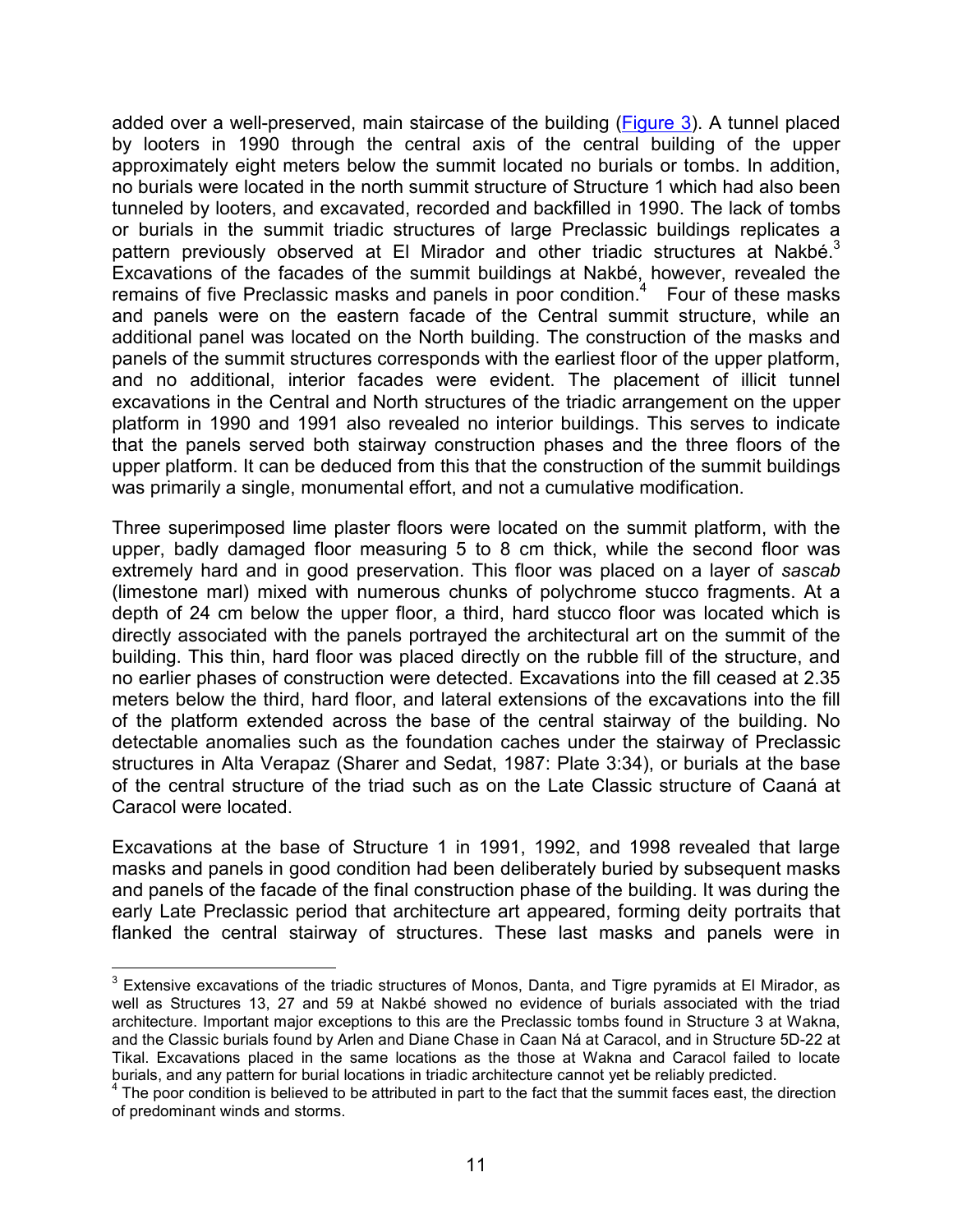<span id="page-11-0"></span>extremely poor condition, with only small portions of the masks and panels still intact ([Figure 4](#page-7-0)). The panels contained poorly preserved earspools carved out of the blocks with attached profile deity portraits, a down-turned "bird" deity beak, and a J-scroll and bracket motif attached to the end of the snout (Figure 7, shown below). A bench was located at the base of the panels, and excavations in 1996 recovered a ceramic implement believed to be a modeling tool directly on the bench where the artisan left it after apparently breaking it  $(Figure 8)$  $(Figure 8)$ , shown below). The implement was curved and pointed, so as to fit precisely over the stucco scrolls that had been modeled over the stone armatures. In addition, the back side of the implement had what appears to be a very early glyph, perhaps a name or title of owner. The presence of this element is indicative of the early writing systems that had begun to appear during the Late Preclassic period in the Mirador Basin (e.g. Hansen, 1991a).



**Figure 7. Drawing of the last phase panel bewteen mask and stairway, Operation 01 I, Nakbé. Drawing by R. D. Hansen.**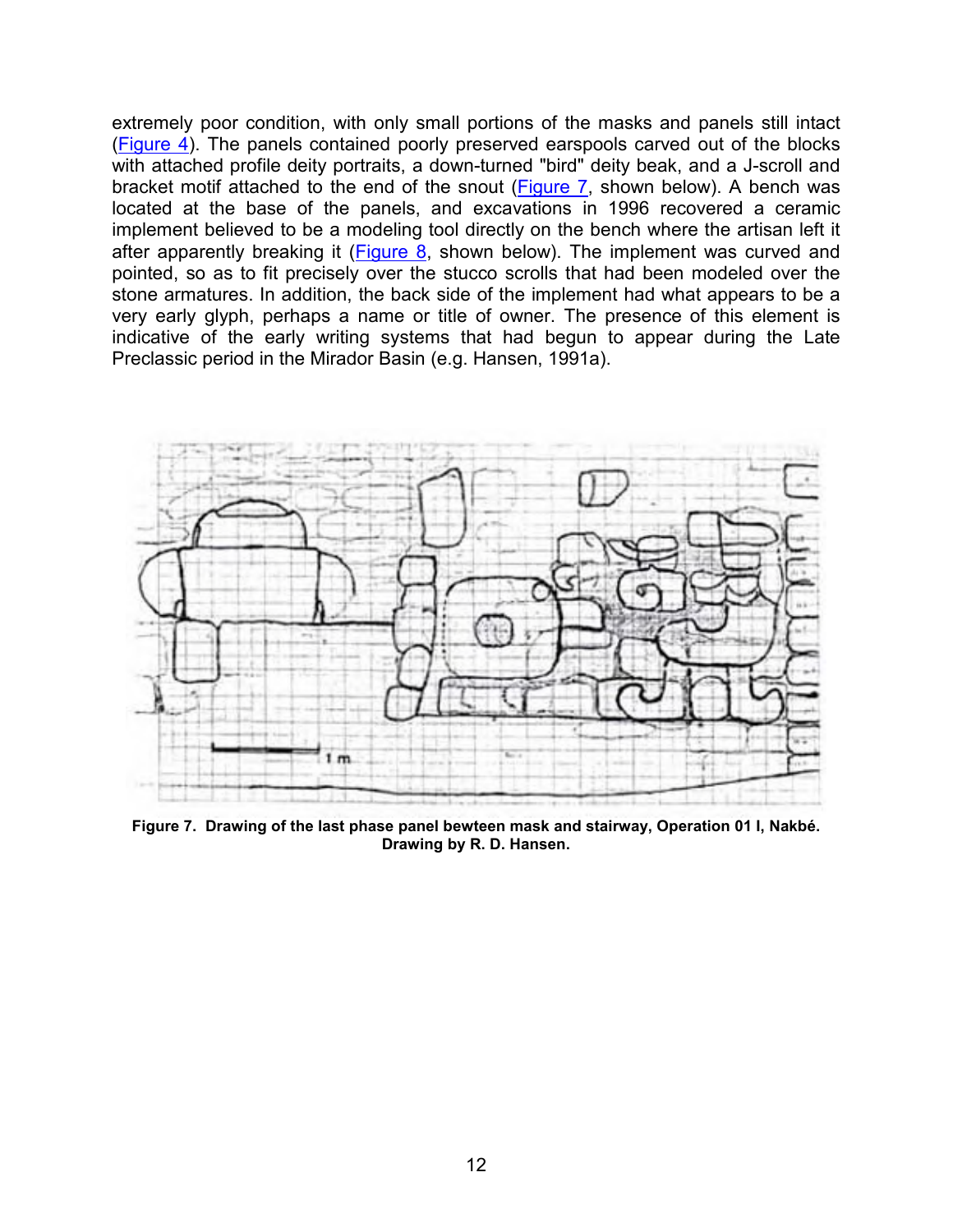<span id="page-12-0"></span>

**Figure 8. A stucco finishing implement (with lime plaster still adhering to the face) found on the bench at the base of the panel.** 

The interior or earlier masks and panels depicted the large ear spools, terrestrial and celestial elements in the panels, and profile deity replicas of the central image (Hansen, 1992a). The image is a deity portrait depicting the Principal Bird Deity (Bardawil, 1976; Cortez, 1986; Hansen, ibid; Kappelman, 1997), a supernatural protagonist identified in the Popol Vuh as well as sculpture and other examples of Mesoamerican art. This image forms a primordial symbol of power and authority to which incipient Lowland Maya elite could lay claim to or descendency from. The Popol Vuh mentions that the supreme deity of the previous era was a bird macaw known as Vucub Caquix, who was tricked and defeated by the Hero Twins of the story. In this manner, power was usurped and acquired by the defeat of the opponent. Often, Maya rulers appear to have imitated the avian characteristics of Vucub Caquix of the Popol Vuh which allowed them to inherit legal authority (Hansen, ibid; Kappelman, ibid).

In order to adequately evaluate the architectural sequence of Structure 1, it was deemed necessary to include an expanded horizontal study of the last construction phase of the structure to understand the iconography and variations in construction techniques, as well as relevant chronological information to help identify the architectural sequence of the building through tunnel excavations.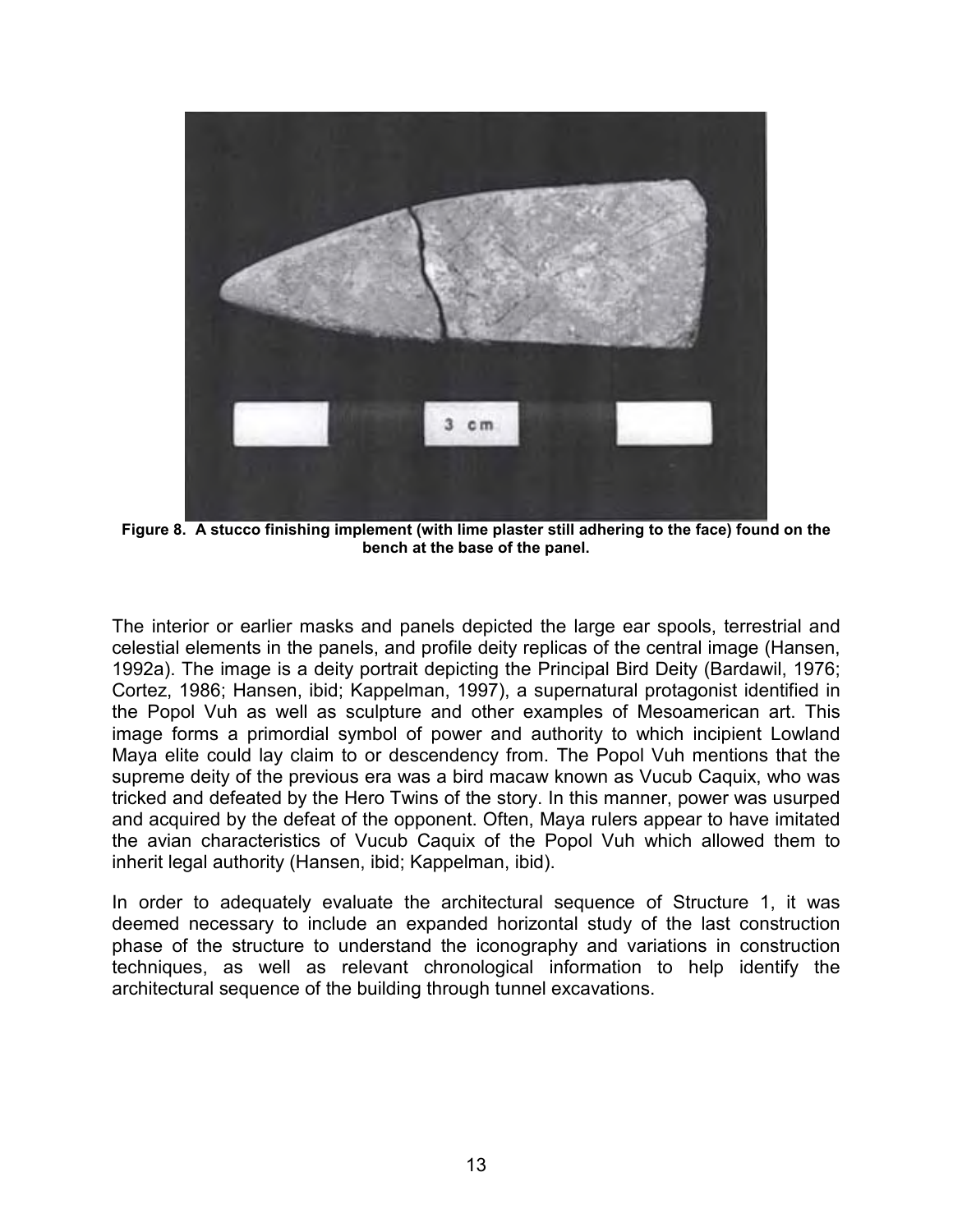### <span id="page-13-0"></span>**1996, 1998 Excavations: Structure 1**

#### *Introduction*

Excavations conducted during the 1996 and 1998 year were partially financed by the Foundation for the Advancement of Mesoamerican Studies, Inc., (FAMSI), the Lannan Foundation, National Geographic Society, the Regents of the University of California-UCLA Institute of Geophysics and Planetary Physics, the Foundation for Anthropological Research and Environmental Studies (FARES), and numerous private and corporate donors. The excavations were designated Operation 01 I, 01 J, 01 K, and 01 L and were located on the south east facade of Structure 1 (01 I, 01 J, 01 L) and on the summit of Structure 1 (01 K). Horizontal excavations at the southeast base of the central stairway were placed with the northern edge of the trench near in the center of the staircase located in an area 14 m long (N-S), and 10.5 m wide (E-W). The eastern edge of the excavation was located 6 m out into the plaza from the base of the bench and stairway.

Excavation strategy was to conduct a horizontal exposure of the last visible version of the building, with detailed collections of the artifact materials in context with floors, benches, and stairs, and record any remaining architectural art. Block size and shape were recorded, and the important variations in block size and form appear to form a pattern of some reliability in the sequence of Preclassic architecture (Hansen, 1998). In addition to more adequate chronological information for the last visible phase of the building, data was sought relative to the function and utilization of the building in its various stages. This involved the placement of the tunnel. The development of specialist technologies, such as stone size and shape, stucco manufacture and use, and lime preparation methods were also important means of understanding the role of this structure in the broader sphere of ancient Maya culture.

The stairway was exposed to assist in the determination of architectural sequence. Subsequent tunnel excavations near the center-line axis revealed four consecutive stairways, indicating five phases of modification (the outer stairway had two episodes of construction: Str. 1 1st a, Str. 1 1st b), (see [Figure 6\)](#page-8-0). The summit structures revealed two principal stairway constructions with three floors, but only one construction sequence visible in the facade with at least two modifications. Variations in the form and composition of the stairways were striking, and indicate the differences in structural technology and the relative investment of labor in the construction of such a massive edifice. While five phases of modification were visible in the lower central stairway, only two major construction phases representing at least three modifications were visible in the facade of the building.

### *Tunnel Excavations*

The latest stairway at the eastern base of Structure 1 consisted of limestone blocks, measuring .80 x .40 x .30 m., .73 x .32 x .35 m, and .72 x .27 x .35 placed in parallel,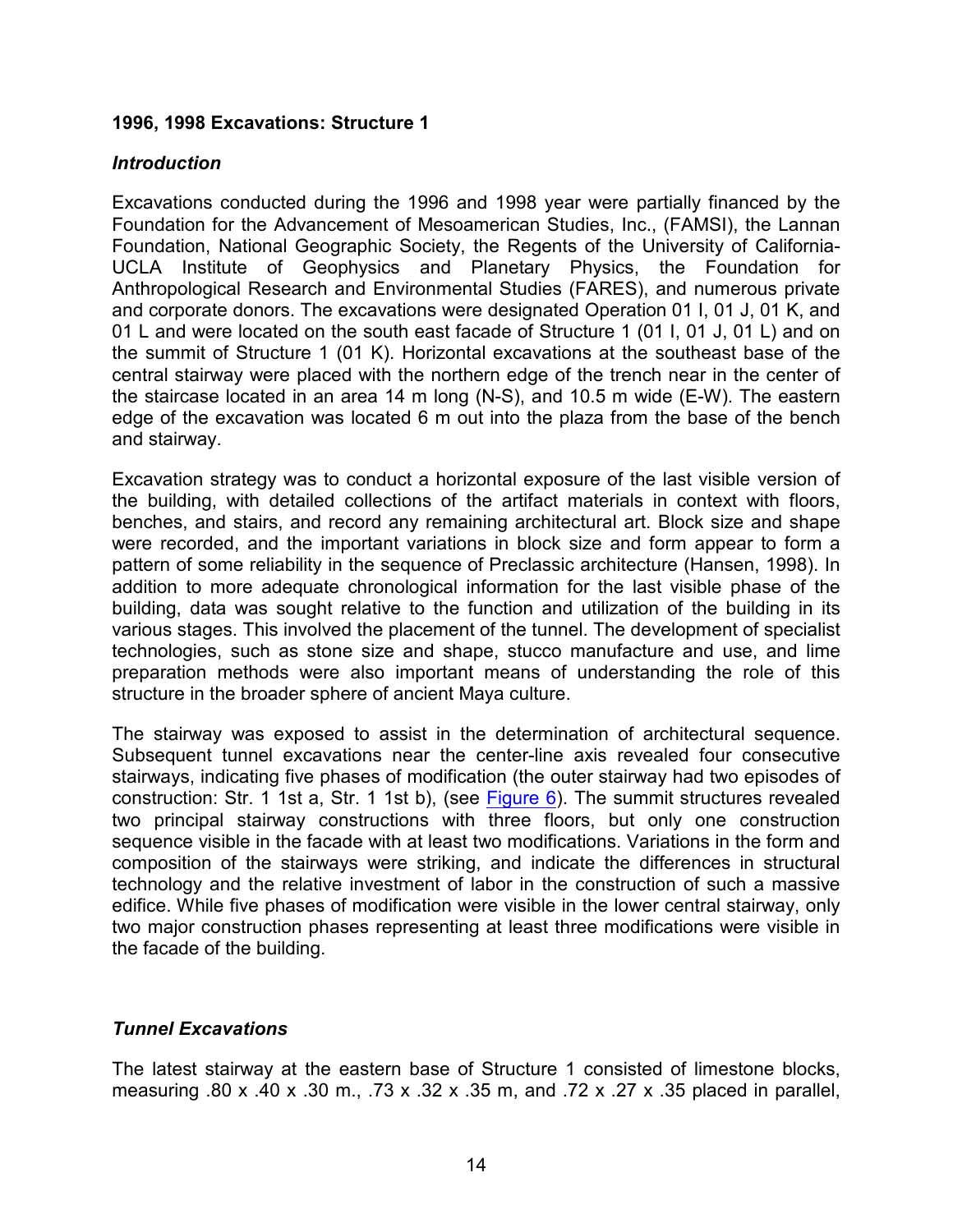lineal, Late Preclassic fashion. These stones had been placed on an earlier version of the same stairway so that what had previously been a tread, now became a riser. Each stairway phase had about the same size blocks. Exposure to the elements, trees, and probable stone robbing had severely damaged these steps, and their condition probably would not be conducive to restoration or consolidation measures.

The second interior steps (Str. 1 2nd) were found about 1.10 meters into the building. The fill between the first and second stairs had ceramics and two large chert cores with two large primary flakes were recovered from this material. In comparison to the previous steps and subsequent steps, these steps were radically different in construction form, consisting of smaller, rectangular stones measuring approximately .46 wide x .13 high x .60 m long and .38 wide x .15 high x .40 long m, placed in the tread of the steps with ample mortar between the stones. The stones and mortar had a thin layer of stucco .015 to .20 m thick applied over the steps.

The third steps (Str. 1 3rd) were found an additional .88 m into the building. The loose dark soil fill under the second stairway and on top of the third stairway consisted of an extremely rich deposit (Lot 72) of ceramics, lithics, carbon, and stucco fragments. These materials consisted of well-preserved Chicanel, Late Preclassic sherds, such as Alta Mira Fluted bowls, unslipped restricted neck vessels, and wide everted rims of plates with broad, pre-slip modelled grooves encircling the rim. This wealth of materials correspond to the wealth displayed in the size and form of the steps of this large-scale construction phase. The stones of this phase consist of massive blocks laid end to end, measuring .44 wide x .34 m high x .90 to 1.15 m long. The first step was placed directly on the third floor of the plaza level. The consistency of the size and scale of these stones suggest that political and economic organization resulted in a strong specialized production and construction period. It is believed that the earlier of the two major construction phases of the facade is associated with this stairway.

The earliest stairway apparently represented the major transition from smaller, more simplistic architecture to the large construction now visible. There were no earlier stairways encountered, and the dark brown mud tightly packed in stone and marl. This stairway had buried four superimposed structures which were encountered about seven meters in from the first stair. Each structure varied substantially from the previous building that had been buried by the subsequent architecture. This pattern replicated the known changes observed in other areas of the site.

The datum consisted of a sawed-off *ramon* tree trunk located in the approximate center of the excavation which had an elevation of 1.36 m above the natural surface level of the plaza. The excavation consisted of two excavation areas, Trench "a" (on the southern side of the area) which was placed to detect the presence of monumental masks (Lots 02, 03, 05, 06, 10, 11, 31-43). Trench "b" (on the north side) was placed to reveal the stairway (Lots 01, 07, 08, 09, 12, 13, 14, 15, 16, 51-63). These two excavation areas were partially divided by a 3.0 m wide unexcavated area which served as a control section. Trench "a" measured 3.5 m wide (north to south) and 9.5 m long (east-west), while Trench "b" measured 4.0 m wide (N-S) and 10.5 m long (E-W).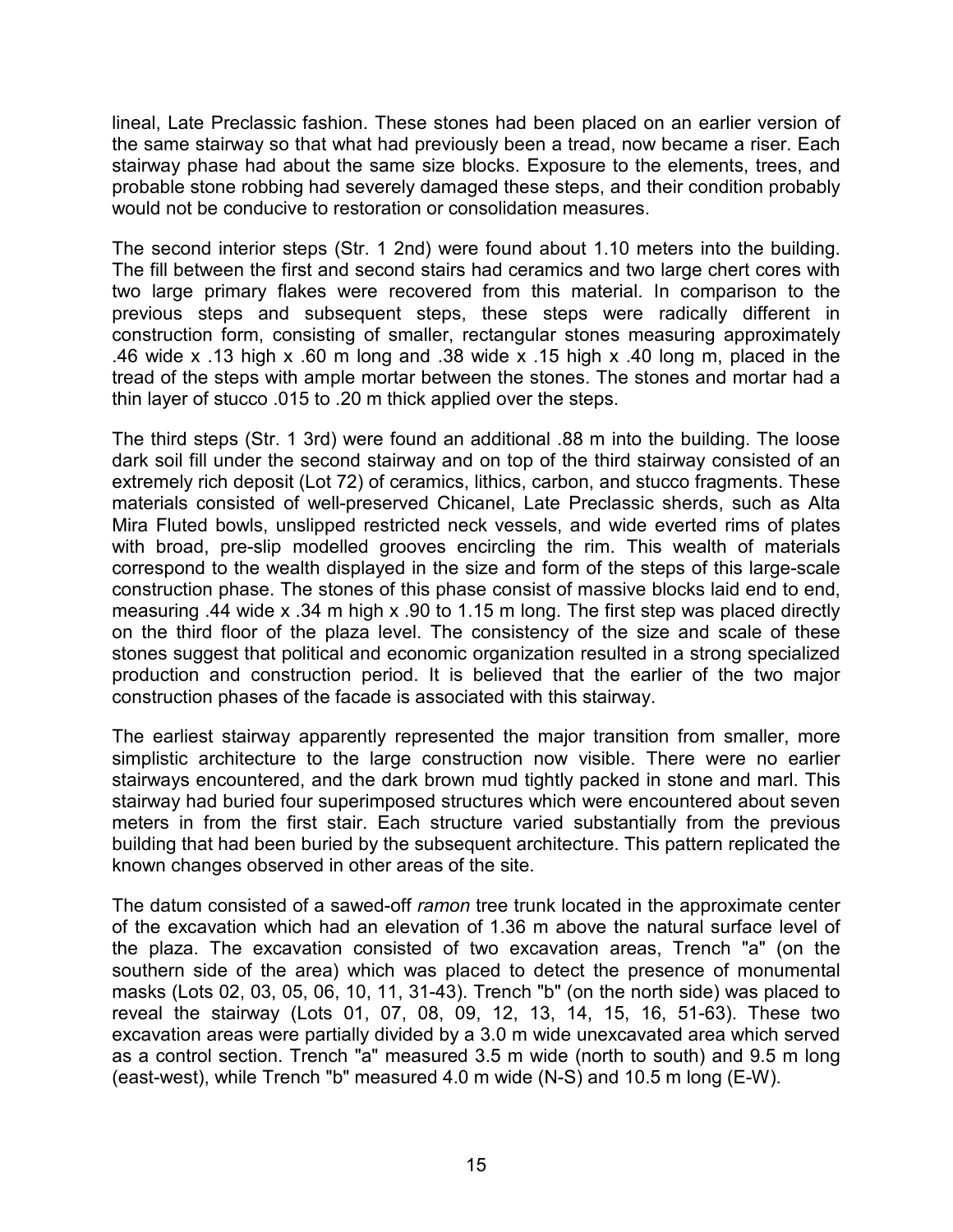<span id="page-15-0"></span>Trench "c" constituted the western section of the 3 meter wide unexcavated area to reveal the bench and panel of the last phase of the structure and join the "a" and "b" excavations of the facade and stairway (Lots 17, 18, 23b, 19, 20, 21, 22, 23a). The excavated area measured 3 m (N-S) by 5.5 m (E-W). Trench "d" was placed on the southern side of the large monumental mask that was found in Trench "a" and "c" so as to determine the size and extent of the mask and assocation with panel. The panel on the southern side of the mask was in poor condition, presumably the result of the intrusive roots of a large tree that must have grown there in the past.

The central stairway of the structure was exposed for 3.6 m from the southern edge of the stairway. The final version of the stairway was in extremely poor condition, apparently due to the exposure of the elements. The blocks along the southern side of the stairway were in somewhat better condition, and the sequence indicated that the final stairway consisted of a major construction and a modification, so that two episodes of construction were involved. The construction episode consisted of a large amount of fill which had been placed over an earlier stairway, followed by the placement of large blocks forming the treads and risers of the stairway (1-A, 2-A, 3-A, etc.) Modification of this stairway was minor in comparison to the major construction and included the adding of blocks to the existing treads, so that the tread became a riser and the riser became a tread (1-B, 2-B, 3-B, etc.).

Trench C, D.

Excavations of the last construction phase of the building revealed a soil and debitage deposit approximately 2.5 m deep.

# *Significance*

Additional excavations on Structure 1 will define the architectural sequence of what ultimately became the dominant structure at a large early site. The sequence will allow a rare opportunity, at relatively low expense in spite of difficult logistics, to evaluate a model for the structural development, chronology, and cultural context of incipient monumental art and the triadic architectural form.

### **List of Figures**

[Figure 1](#page-4-0). Petén, Guatemala, with some of the major sites in the area.

[Figure 2](#page-5-0). Plan of Nakbé.

[Figure 3.](#page-6-0) Excavation of the Central Stairway of Structure 1. Note the successive staircases (Photo: FR Hillman).

[Figure 4](#page-7-0). Excavated portion of the mask on Structure 1, Nakbé.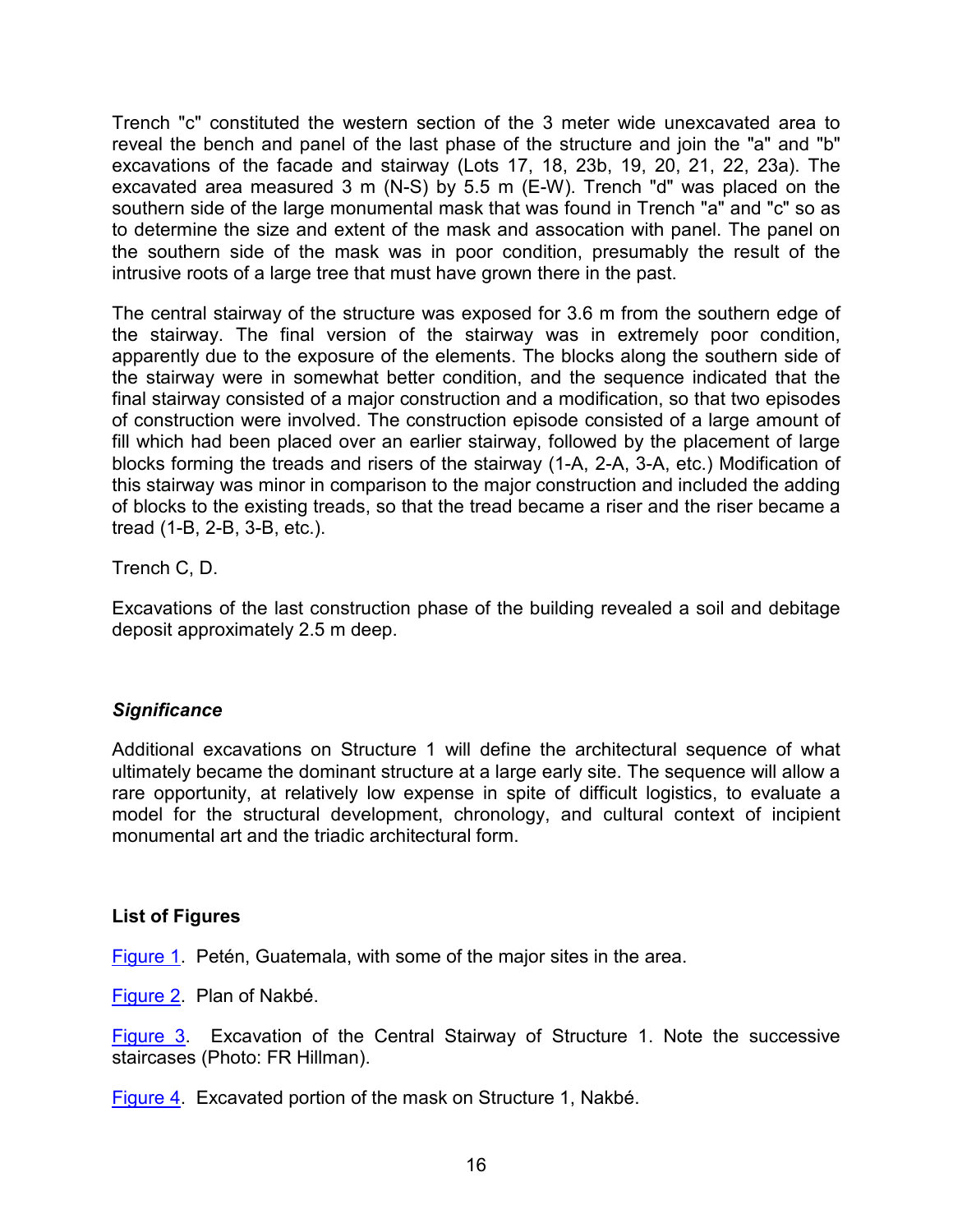<span id="page-16-0"></span>[Figure 5](#page-7-0). Excavated portion of the nose and beak.

[Figure 6.](#page-8-0) Drawing of stairway and interior structures, Structure 1. Drawing by R. D. Hansen.

[Figure 7.](#page-11-0) Drawing of the last phase panel bewteen mask and stairway, Operation 01 I, Nakbé. Drawing by R. D. Hansen.

[Figure 8.](#page-12-0) A stucco finishing implement (with lime plaster still adhering to the face) found on the bench at the base of the panel.

### **Sources Cited**

Coe, William R.

- 1965 Tikal, Guatemala, and emergent Maya Civilization. *Science* 147 (3664):1401- 1419.
- 1990 *Excavations in the Great Plaza, North Terrace and North Acropolis of Tikal (Group 5D-2)*. Tikal Report No. 14. University Museum, University of Pennsylvania, Philadelphia.
- Fash, William L., Richard V. Williamson, Carlos Rudy Larios, and Joel Palka
- 1992 The Hieroglyphic Stairway and its Ancestors: Investigations of Copán Structure 10L-26. *Ancient Mesoamerica* 3(1):105-115.

Fash, William L., and Robert J. Sharer

1991 Sociopolitical Developments and Methodological Issues at Copán, Honduras: A Conjunctive Perspective. *Latin American Antiquity* 2 (2):166-187.

Forsyth, Donald W.

- 1993a The Ceramic Sequence at Nakbé. *Ancient Mesoamerica*, No. 4, pp. 31-53. Cambridge University Press.
- 1993b La Arquitectura Preclásica en Nakbé: Un Estudio Comparativo de Dos Períodos. *VI Simposio de Investigaciones Arqueológicas en Guatemala, 1992*, edited by J.P. Laporte, H.L. Escobedo, and S.V. de Brady, pp. 131-142. Museo Nacional de Arqueología y Etnología, Ministerio de Cultura y Deportes, Instituto de Antropología e Historia, Asociación Tikal, Guatemala.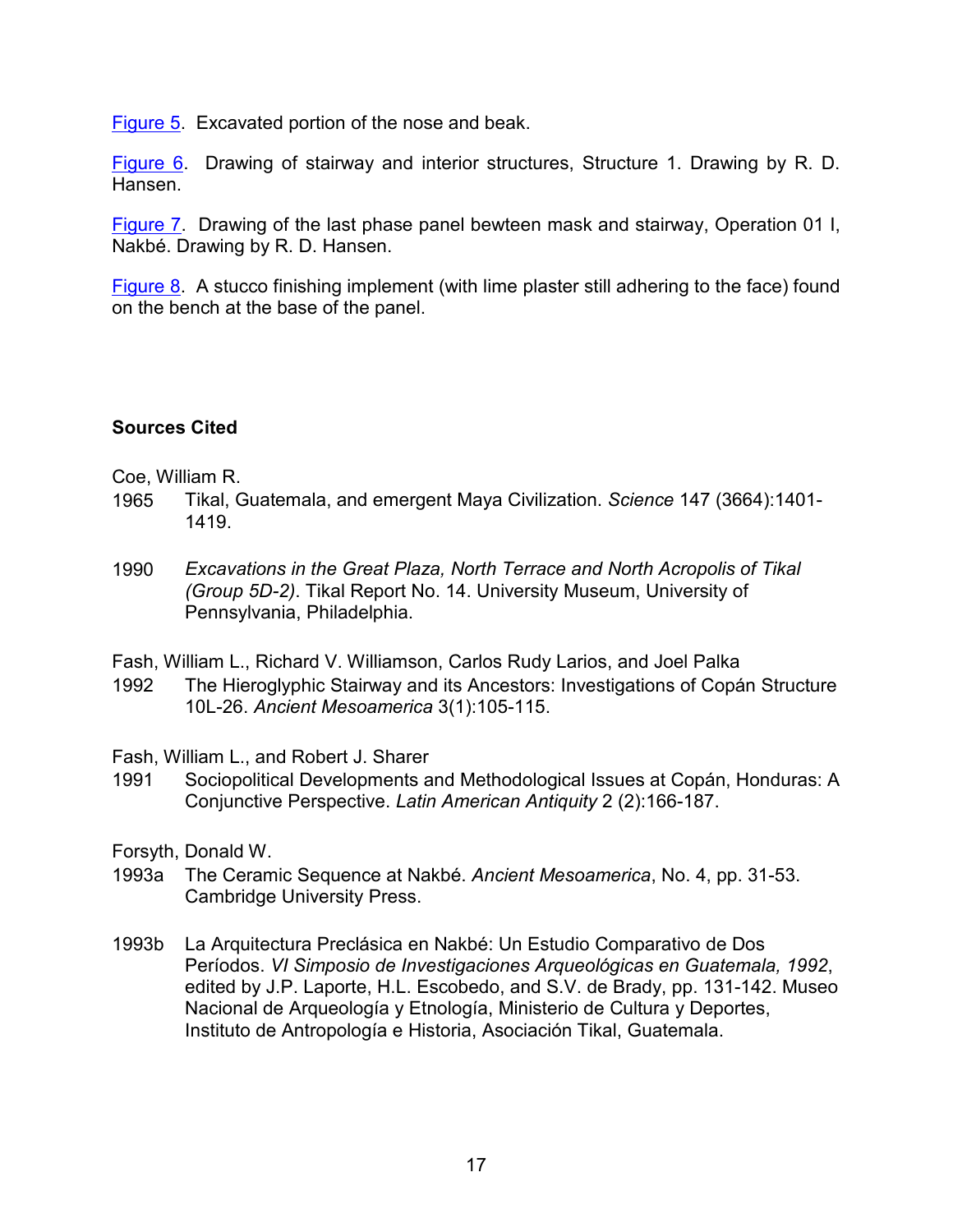Freidel, David A.

- 1981 Civilization as a State of Mind: The Cultural Evolution of the Lowland Maya, in *The Transition to Statehood in the New World*, edited by G.D. Jones and R.R. Kautz, pp. 188-248. Cambridge University Press, Cambridge.
- 1986 The Monumental Architecture, in *Archaeology at Cerros, Belize, Central America: Volume 1*, An Interim Report, edited by R.A. Robertson and D.A. Freidel, pp. 1-21. Southern Methodist University Press, Dallas.

Hansen, Eric F., Richard D. Hansen, and Michele F. Derrick

1995 Los Análisis de los Estucos y Pinturas Arquitectónicas de Nakbé: Resultados Preliminares de los Estudios de los Métodos y Materiales de Producción. *VIII Simposio de Investigaciones Arqueológicas en Guatemala, 1994*, edited by J.P. Laporte and H.L. Escobedo, pp. 543-560. Museo Nacional de Arqueología y Etnología, Ministerio de Cultura y Deportes, Instituto de Antropología e Historia, Asociación Tikal, Guatemala.

Hansen, Eric F., Carlos Rodriguez-Navarro, and Richard D. Hansen

1997 Incipient Maya Lime Technology: Characterization and Chronological Variations in Preclassic Plaster, Stucco, and Mortar at Nakbé, Guatemala, in *Materials Issues in Art and Archaeology V.,* edited by P.B. Vandiver, J.R. Druzik, J.F. Merkel, and J. Stewart, pp. 207-216. Materials Research Society, Volume 462. Pittsburgh, Pennsylvania.

Hansen, Richard D.

- 1984 Excavations on Structure 34 and the Tigre Area, El Mirador, Petén, Guatemala: A New Look at the Preclassic Lowland Maya. Master's thesis, Brigham Young University, Provo, Utah.
- 1990 *Excavations in the Tigre Complex, El Mirador, Petén, Guatemala*. Papers of the New World Archaeological Foundation, No. 62, Provo, Utah.
- 1991a An Early Maya Text from El Mirador, Guatemala. *Research Reports on Ancient Maya Writing*, No. 37, pp. 19-32. Center for Maya Research, Washington, D.C.
- 1991b The Maya Rediscovered: The Road to Nakbé. *Natural History*, American Museum of Natural History, New York, May 1991, pp. 8-14.
- 1992a *The Archaeology of Ideology: A Study of Maya Preclassic Architectural Sculpture at Nakbé, Petén, Guatemala*. Ph.D. Dissertation, University of California, Los Angeles, 362 pp. University Microfilms, Ann Arbor, Michigan.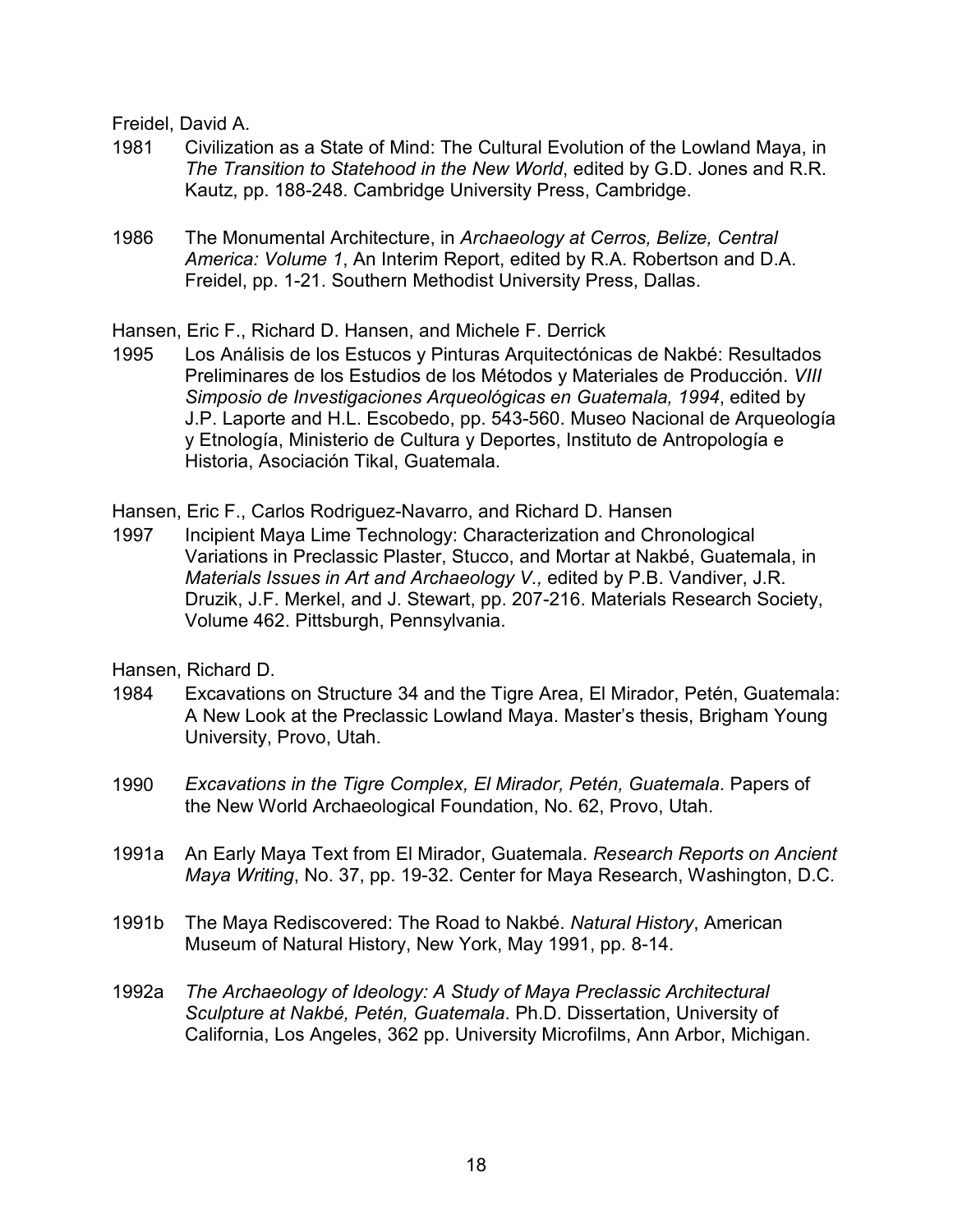- 1992b Proyecto Regional de Investigaciones Arqueológicas del Norte del Petén, Guatemala: Temporada 1990. *IV Simposio de Arqueología Guatemalteca*, edited by J.P. Laporte, H.L Escobedo, and S.V. de Brady, pp. 1-36. Museo Nacional de Arqueología y Etnología, Ministerio de Cultura y Deportes, Instituto de Antropología e Historia, Asociación Tikal, Guatemala.
- 1992c El Proceso Cultural de Nakbé y el Área del Petén Nor-Central: Las Épocas Tempranas, in *V Simposio de Investigaciones en Guatemala*, edited by J.P. Laporte, H.L Escobedo, and S.V. de Brady, pp. 81-96. Museo Nacional de Arqueología y Etnología, Ministerio de Cultura y Deportes, Instituto de Antropología e Historia, Asociación Tikal, Guatemala.
- 1994 Investigaciones Arqueológicas en el Norte del Petén, Guatemala: Una Mirada Diacrónica de los Orígenes Mayas. *Campeche Maya Colonial*, edited by W. Folan, pp. 14-54. Universidad Autónoma de Campeche, Campeche, México.
- 1998 Continuity and Disjunction: Preclassic Antecedents of Classic Maya Architecture. In *Function and Meaning in Classic Maya Architecture*, edited by S.D. Houston, pp. 49-122. Dumbarton Oaks, Washington, D.C.

Hansen, Richard D., and Donald W. Forsyth

1987 Late Preclassic Development of Unslipped Pottery in the Maya Lowlands: The Evidence from El Mirador. *Maya Ceramics: Papers from the 1985 Maya Ceramic Conference*, edited by P.M. Rice and R.J. Sharer. BAR International Series 345(i):439-478. Oxford, England.

Howell, Wayne K., and Denise Ranae Evans Copeland

1989 *Excavations at El Mirador, Petén, Guatemala: The Danta and Monos Complexes*. Papers of the New World Archaeological Foundation, No. 60 and 61. El Mirador Series, Part 2. Provo, Utah.

Kappelman, Julia Gurnsey

- 1997 *Of Macaws and Men: Late Preclassic Cosmology and Political Ideology in Izapan-Style Monuments*. Ph.D. dissertation, University of Texas at Austin.
- Laporte, Juan Pedro, and Vilma Fialko
- 1995 Un Reencuentro con Mundo Perdido, Tikal, Guatemala. *Ancient Mesoamerica* 6 (1):41-94.

Laporte, Juan Pedro, and Juan Antonio Valdés

1993 *Tikal y Uaxactún en el Preclásico*. Universidad Nacional Autónoma de México.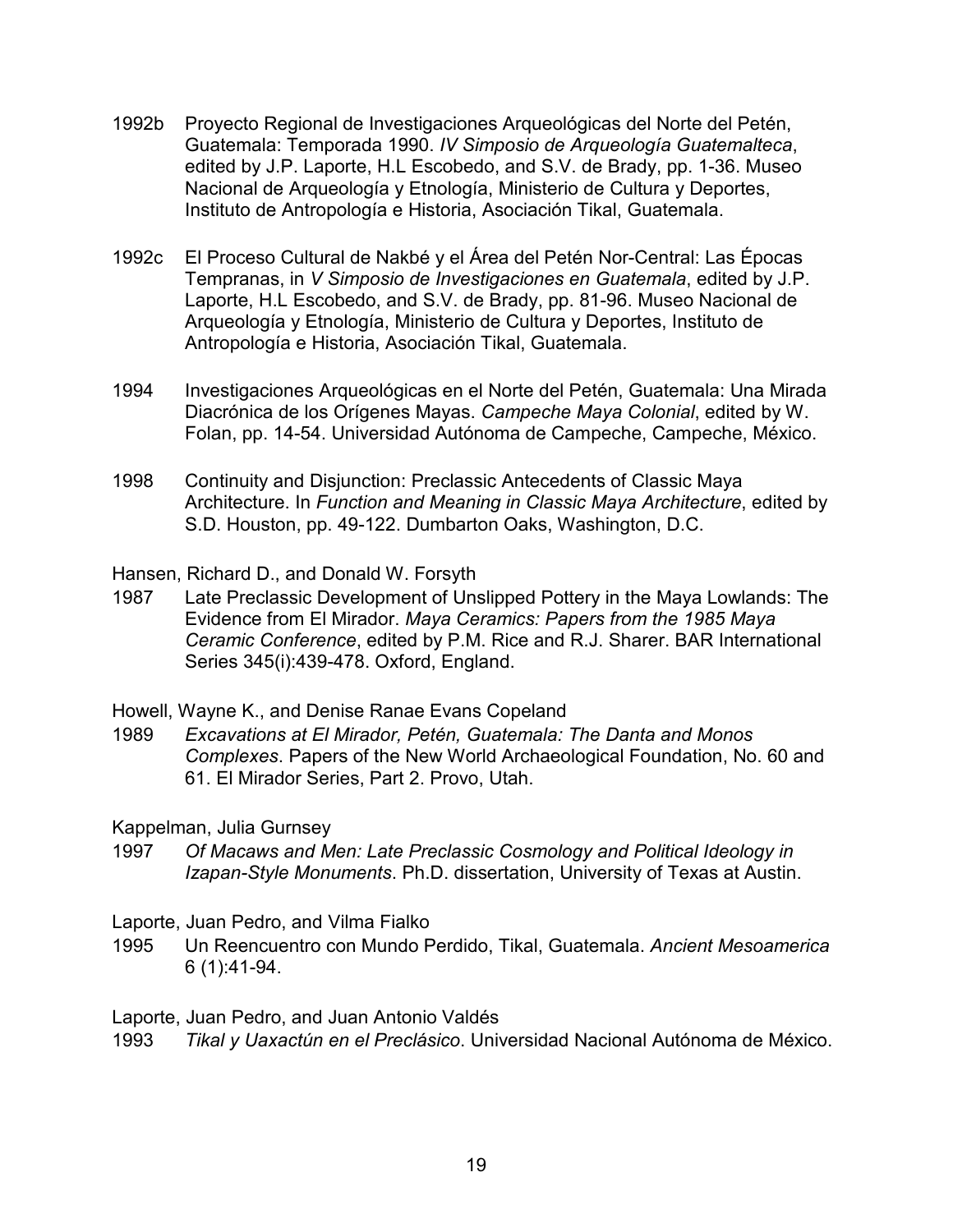Martinez Hidalgo, Gustavo, and Richard D. Hansen

1992 Notas Adicionales Respecto de la Estructura 1 de Nakbé. *V Simposio de Investigaciones Arqueológicas en Guatemala*, edited by J.P. Laporte, H.L. Escobedo, and S.V. de Brady, pp. 103-114. Museo Nacional de Arqueología y Etnología, Ministerio de Cultura y Deportes, Instituto de Antropología e Historia, Asociación Tikal, Guatemala.

Matheny, Ray T.

- 1986 Investigaciones en El Mirador, Petén, Guatemala. *National Geographic Research*, Vol. 2, pp. 332-353.
- 1987 Early States in the Maya Lowlands during the Late Preclassic Period: Edzna and El Mirador. *City States of the Maya: Art and Architecture*, pp. 1-44, edited by E.B. Benson. Rocky Mountain Institute for Pre-Columbian Studies, Denver.

Miller, Arthur G.

1986 *Maya Rulers of Time: A Study of the Architectural Sculpture at Tikal, Guatemala*. The University Museum, University of Pennsylvania, Philadelphia.

Price, Barbara J.

1982 Cultural Materialism: A Theoretical Review. *American Antiquity* 47:709-741.

Ricketson, Oliver G., and Edith Bayles Ricketson

1937 *Uaxactún, Guatemala: Group E, 1926-1931.* Carnegie Institution of Washington, Publication 477. Washington, D.C.

Sanders, William T., and Barbara J. Price

1968 *Mesoamerica: The Evolution of a Civilization*. Random House, New York.

Sharer, Robert J., David W. Sedat, Julia Miller, and Alfonso Morales

1989 "Research in the Acropolis East Court, Copán, Honduras: An Interim Report." American Section, University of Pennsylvania. Manuscript in possession of the author.

Sharer, Robert J., and David W. Sedat

1987 *Archaeological Investigations in the Northern Maya Highlands, Guatemala: Interaction and the Development of Maya Civilization*. The University Museum, University of Pennsylvania, Philadelphia.

Sharer, Robert J., Loa P. Traxler, and Julia C. Miller

1991 The Copán Corte: A Window on the Architectural History of a Maya City. *Expedition* 33 (2):44-54.